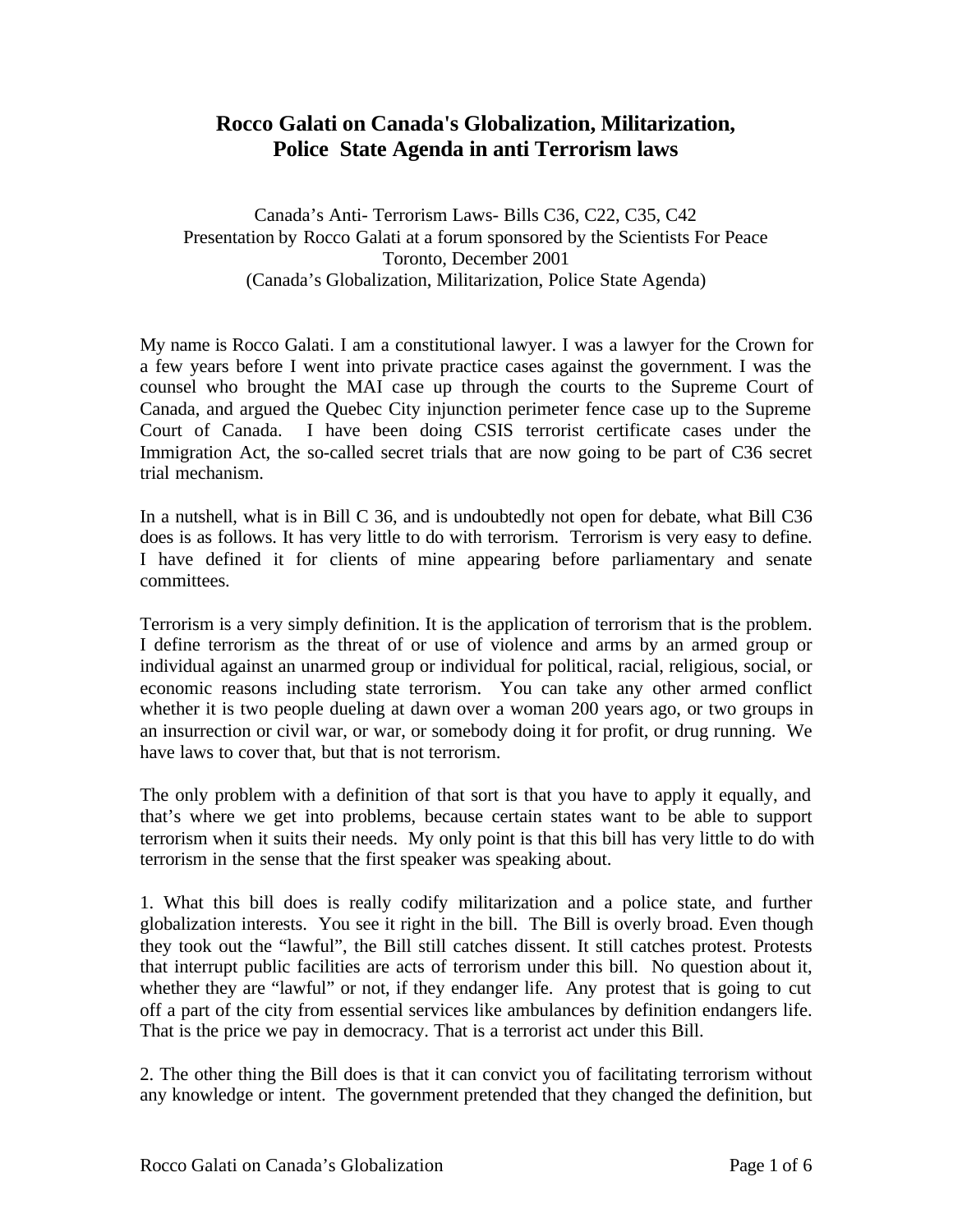they didn't. They changed it in one section and they took it away in another. Even if you don't know you are facilitating, you are going to get caught. So the guy who sells the envelopes and the stamps at the corner store in my view is facilitating terrorism when the purchaser puts anthrax in them and mails them off, whether he knows it or not.

3. Then there is the 72 hour arrest on suspicion. The only test here is you can be held here for 72 hours without being charged on suspicion. That is not a test. That is not even a smell test. What is the suspicion going to be based on? It will be based on another portion of the Bill which allows the Court and police "in determining whether an accused participates in or contributes to any activity of a terrorist group the court may consider among other factors whether the accused uses a name, word, symbol, or other representation that identifies or is associated with the terrorist group".

Now if I look around this room, I can probably pick out five or six women here who I find suspicious because the legislation allows it. So if you use the same religious or codeful symbols that some terrorist group has misappropriated for their own purpose, even though they are valid religious or cultural symbols of Islam or being Arab or being Tamil or being Sikh, then the legislation grants the police and the Courts the right to use that as the basis of suspicion. In my language that is just racist profiling. Racism, that is all it is.

So the 72 hour detentions are also problematic because there is no stop to the revolving door. One police officer on suspicion will arrest you for the 72 hours. You are released. That is not to say they can't come back in 12 hours or 12 minutes and re-arrest you on another suspicion. So you can go around the revolving door this way. And they can put conditions on you similar to bail conditions even though you are not charged or arrested with anything, for a year at least without charging.

4. Investigative hearings are nothing short of Roman Catholic Inquisitions. That is all they are, maybe without the torture, maybe not. But who knows what people get tortured. Every group in this country has suffered torture at police hands. That's documented.

So you are hauled in, and you have to answer questions. If you don't answer questions, you are subject to criminal charge. They say they can't use the answers against you in a court. Well, that's not true because (1) they can use the answers to go engage in further investigation outside the answers, and that evidence can be used in court. (2) If you ever take the stand to defend yourself, the case law is clear they can use your answers to say that you are lying. So it is not true that they can haul you in and anything you say will never be used against you in court.

5. Really nasty provisions that no one seems to be talking about, quite frankly because they are so foreign to our law and our experience, are the secret trial provisions. Right now in Canada, there is only one instance where you get secret trials - that is on CSIS terrorist cases under the Immigration Act. That is where someone is accused of being a terrorist or associated with terrorism. What happens when they allege that you are a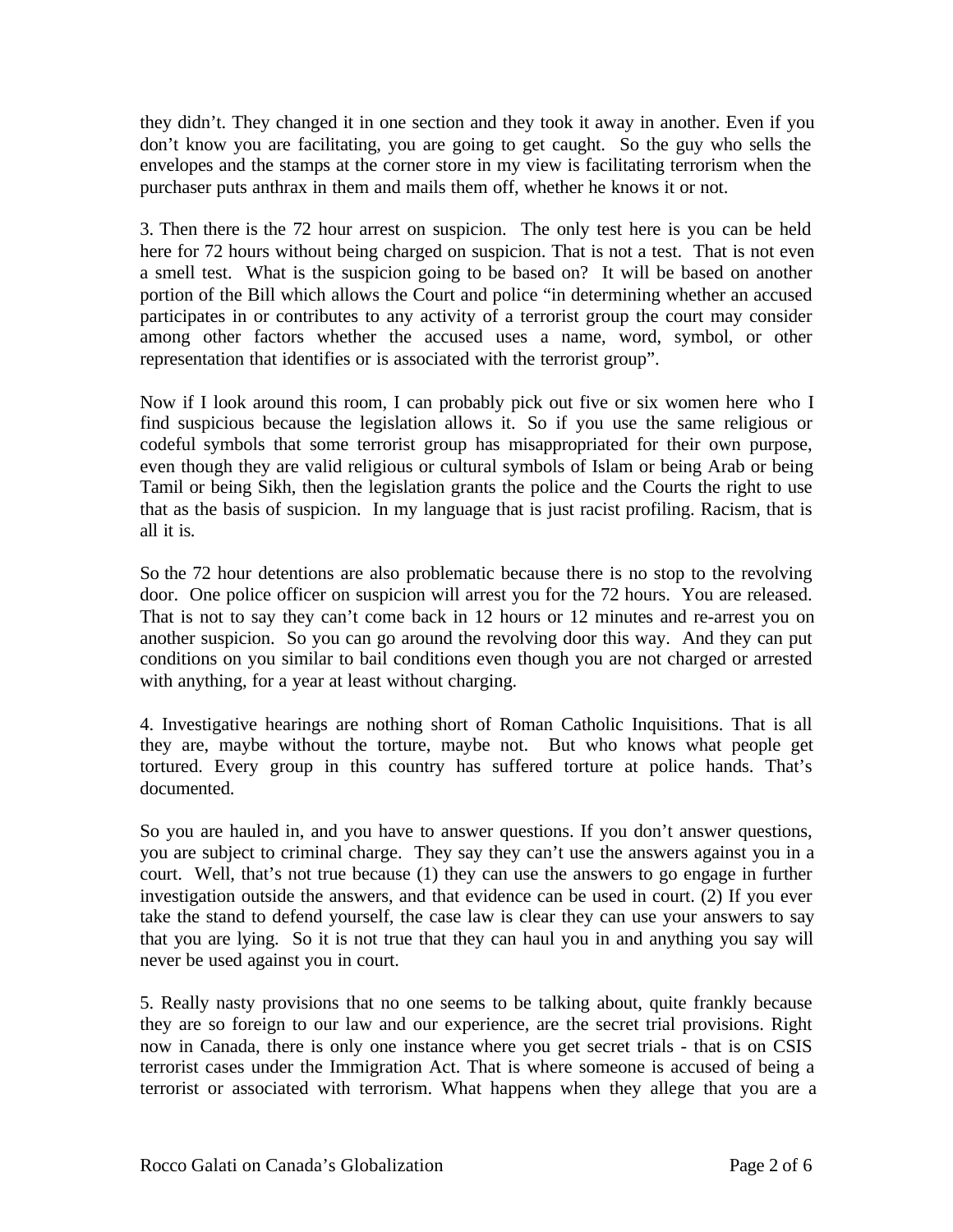terrorist is that you never get to see the evidence. Your lawyer never gets to see the evidence. All you get is a summary of the allegations against you. And then the lawyer for the government sits with the judge and they review the evidence. And then you go into open court, and the judge says, "What do you have to say in response to the fact that we say you are a terrorist?"

And so the game goes something like this: "I was born in a little village" somewhere, wherever. "I knew all these people", and you literally have to ransack through a person's life and hope that in doing so that you are addressing whatever evidence, distorted rumor or hearsay evidence that is before the judge.

So these secret trials are really foreign. They've been around since 1990 in Canada (under Immigration cases, not the Criminal Law). There has only been one case where it was fought and won. That was a case I fought and won two years ago. It was called Jibala. A case from Egypt. But lo and behold they re-arrested him again even though the federal court said there is nothing to the allegation. They re-arrested him this August and we are back on the merry go round.

So now under, C36 at various stages, if the police or the CSIS or RCMP say, "I can't answer that question, I can't divulge that evidence because it's "national security" (they usually lower their voice to say that) then you don't get to see it. That's very dangerous because our whole system is based on testing the evidence against you.

6. That also goes for the confiscation of property. These secret trials allow for the confiscation of property as well. So your daughter has a friend who is Muslim who has a brother who may be associated with a group that is on the list. Let's say there is any money that transfers. Let's say your daughter is helping you with the mortgage, but she gets some help from her brother to pay the mortgage. They can and will confiscate your house. You will never know why.

Because that money is coming indirectly from a terrorist source, even though you don't know that your daughter is getting money from her brother, and he's associated with somebody, that property can and will be confiscated, and you will never know why. You will never see the evidence, and nobody will know why your property is getting confiscated, except for a bald allegation that is tied to terrorism.

7. Lastly, I want to say I personally find all this legislation C36, C35, C22, C 42 offensive:

C35 which broadens state immunity to state terrorists or dignitaries from abroad from international organization. If they are terrorists its OK. They are immune from our law; C22 that makes lawyers spies for the government. They have to report suspicious activity and not tell their client; and C42 that's just been introduced which allows ministers to delegate authority to their officers to declare military security zones on the spot, issue orders on the spot, and nobody can discuss the orders, even the subject of the order, because if you discuss it or publicize it, that's a separate criminal offence;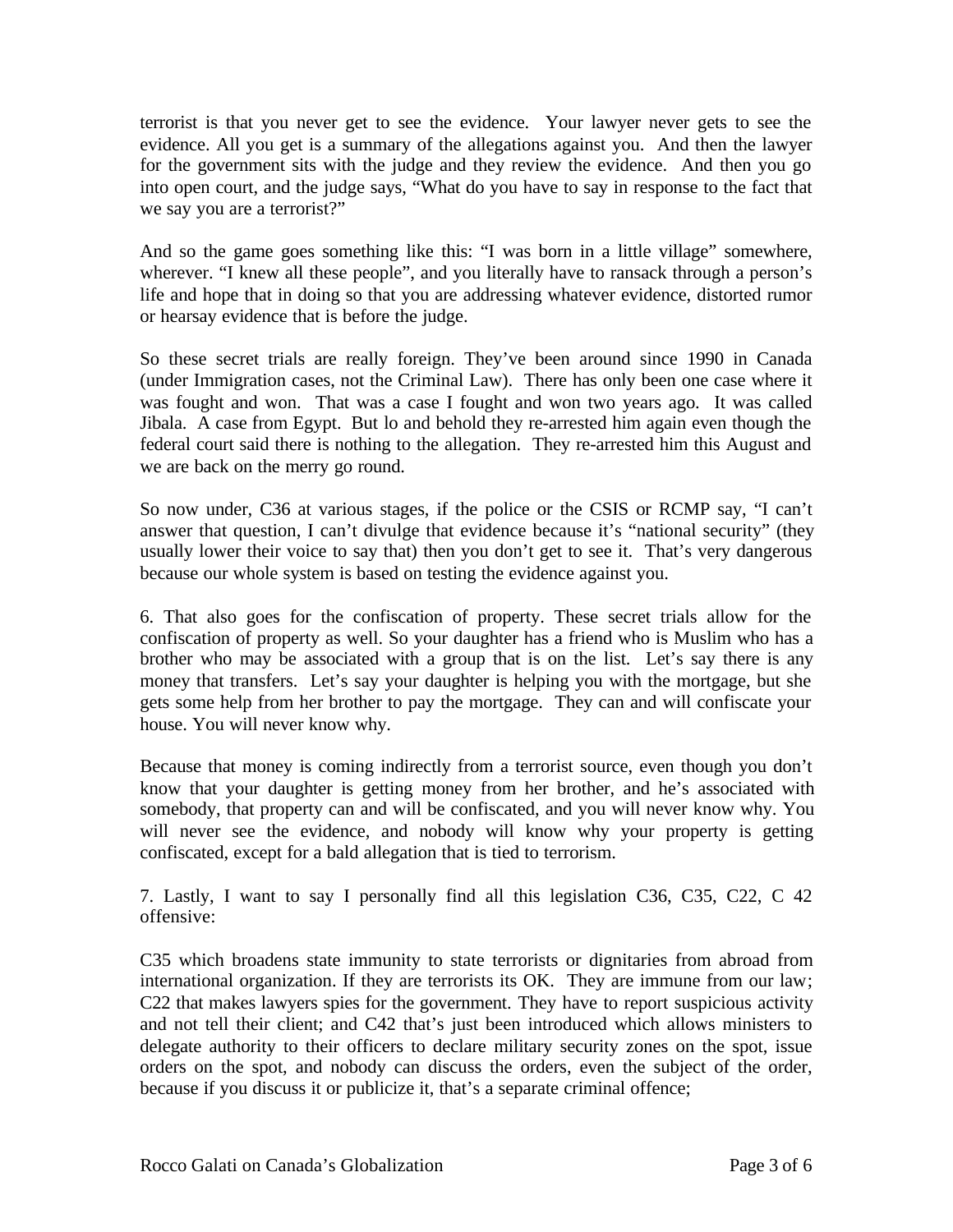If you take all these bills together, it doesn't take a rocket scientist to see that what we have here is a road map for, essentially, I am not exaggerating, a military junta, really in the hands of four cabinet ministers who can delegate right down to the ground. That what's happening. If you look at, and there's no argument against this if you look at the legislation, it is so offensive.

8. The last point I want to make about this globalization and the militarization of that agenda is that if you look at the definition of terrorism, what they have done is very reptilian, very slivery, so nasty. They have included in the definition of terrorism "threats to and including its economic security". So if you do anything that threatens the economic security of Canada, you are engaging in a terrorist act. Now, in addition to all the problems of protest, there is something even more insidious than this than just what is found in the definition of terrorism. Another part of this omnibus bill (Bill C 36) is that they've re-defined the Official Secrets Act and renamed it the State Security Act. Under that legislation, S3 of that act (Official Secrets Act) which is S.27 of this Bill C36, it says "for the purpose of this act a purpose is prejudicial to the safety or interest of the state if a person..." Then there are various thing that a person can do to endanger the security of the state:

(a) "interferes with the service facility or system or computer program"

(b) "damages property"

(c) (really offensive) "adversely affects the stability of the Canadian economy, a financial system, or any financial market in Canada without reasonable economic or financial justification" So boycotts of the markets or the banks on ethical or environmental grounds are now an act of terrorism. When you grasp that that's "the economic security of the country" via the Official Secrets Act, now the State Security Act, you can't even have financial dissent.

And then, here are the ones that are really nice.

(d) "impairs or threatens the capability of the government or the Bank of Canada to protect against or respond to economic or financial threats or instability

(e) "impairs or threatens the capability of the government of Canada to conduct diplomatic or consular relations or conduct and manage international negotiation. So, no more Quebec City protests. They are all an act of terrorism. No protesting any stock market, any financial market, or ethical or environment laws. So that's how broad this bill is, and that's how broad the net has been cast.

Answers to questions:

## 1.Q; Charter Rights:

A: There is not one single right in the Charter that has been developed from the Magna Charta to the English Bill of Rights, to the French Declaration of the Rights of Man, to the U.S. Bill of Rights, to the U.N. Charter, to the Canadian Bill of Rights, and to our Charter that has not been urinated upon and buried. There is not one right that it does not completely undo. You name me the right and I will tell you how it does it.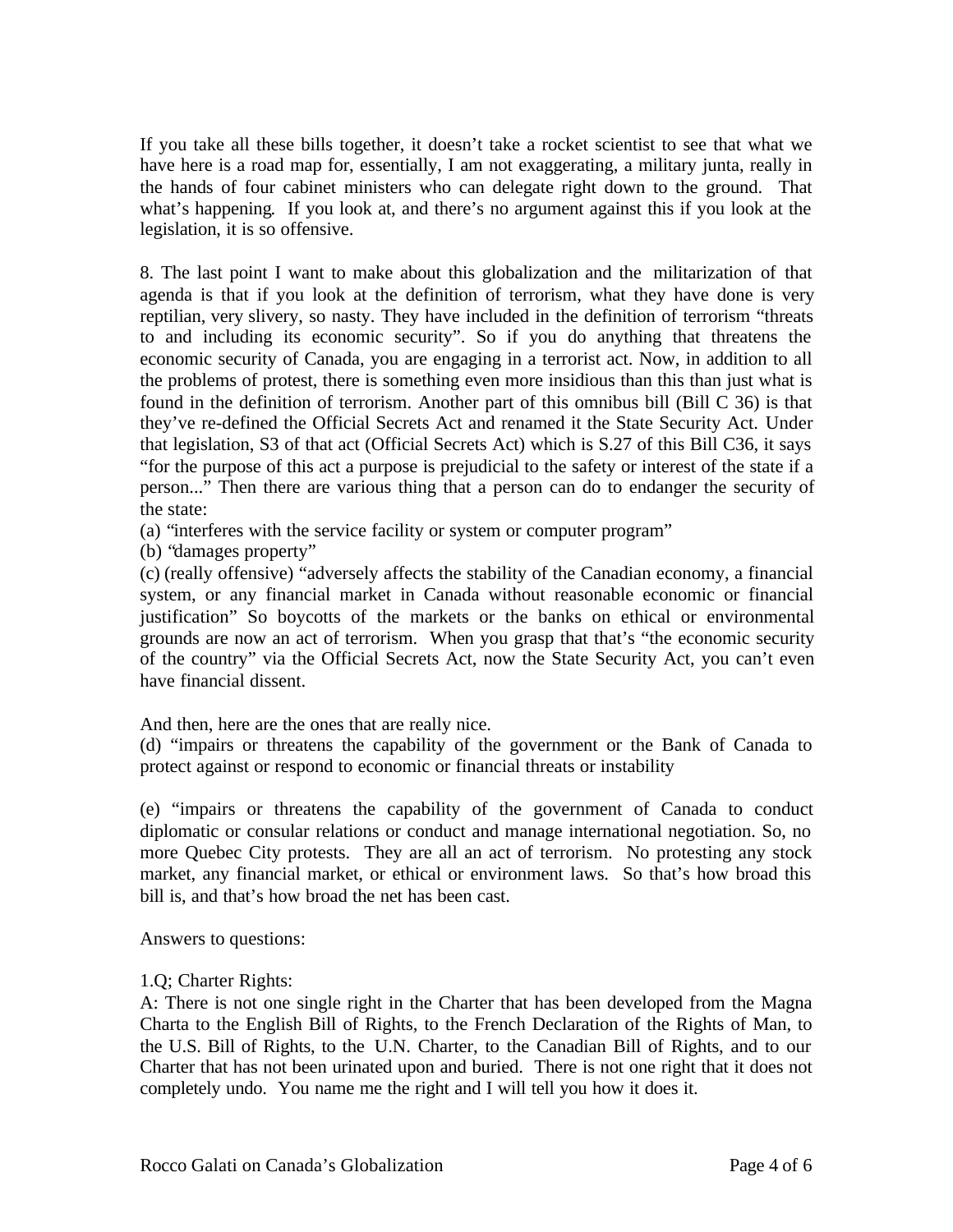2. Q: (missing from original text)

A: CSIS secret trials: CSIS secret trials in our Immigration law resulted from pressure from the USA against the Muslim and Arab communities. The Mulroney government put in the secret trial provisions back in the 80's.

## 3. Q: Can these Bills be overruled?

A: Once you get handcuffed, and you get a lawyer, and you spend so much time in prehearing custody in the Metro West Detention Center where they put you in a hole for 18 out of 24, you get 5 minutes in the yard if you are lucky. You do not get to phone your family or your lawyer. That is what is happening now with an immigration hold. Then you go in front of judge and you can make a Charter challenge. Then the court may or may not strike it. But you know, charter challenges and judicial court review are no substitutes for proper political debate and social economic balance in a society.

We were in front of the Senate the other day, and they sighed in relief that of course we were going to challenge it in the Courts and we said, "That is not a proper substitute. Do not be going to sleep hoping that we challenge it. It is your job to put in a proper bill." This is where it is offensive.

4. Q: (missing from original text)

A: I was an ex Crown Attorney. I read this bill as if I were prosecuting.

5. Q: (missing from original text) A: C42 is even worse than C36 .

6. Q: What motivated our government to put in these Bills?

A: I am not shy in saying this given my work on the MAI case and the Quebec city case. Anyone in tune with globalization protests and the agenda of the government (whether or not globalization is a good or bad thing, I am not going to reveal my true beliefs cause I don't want to get fired by my clients but) it became clear to the government of Canada that they were losing the handle on the globalization issue and I think they stomped on us. In fact, I know from friends of friends from the Justice Department in Ottawa that they were just foaming at the mouth when they got this opportunity, (hundreds of justice lawyers working on this). This thing has to do with giving globalization a military and police state so that nobody can protest. They can bash our heads now legally. They've been doing it anyway. So that's what motivated the government.

If you read the Bill, this Bill (C36) should be 10 pages thick. You go to the Criminal Code. You enact terrorism, and you're done.